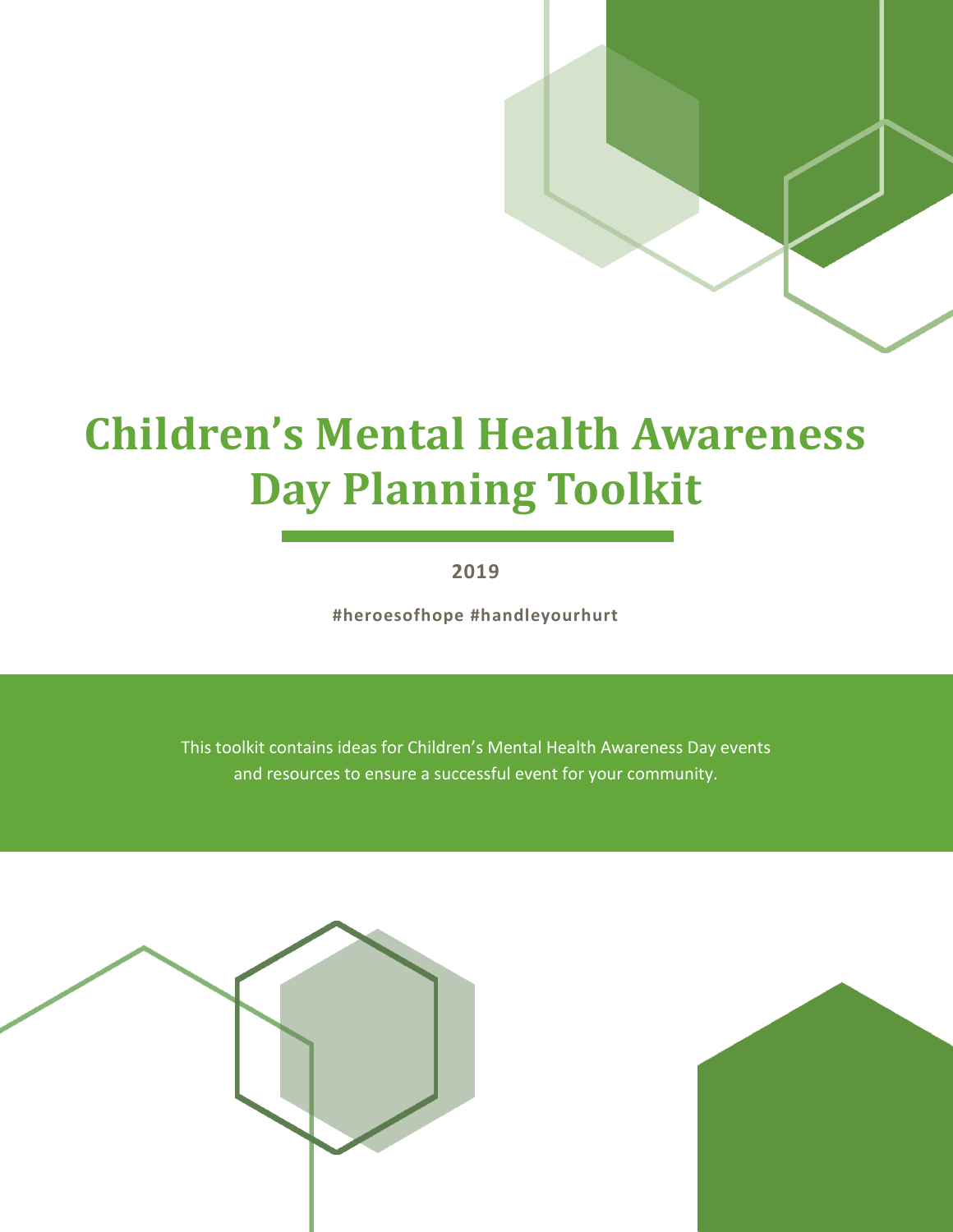#### $\bullet$   $\bullet$   $\bullet$

## **Table of Contents**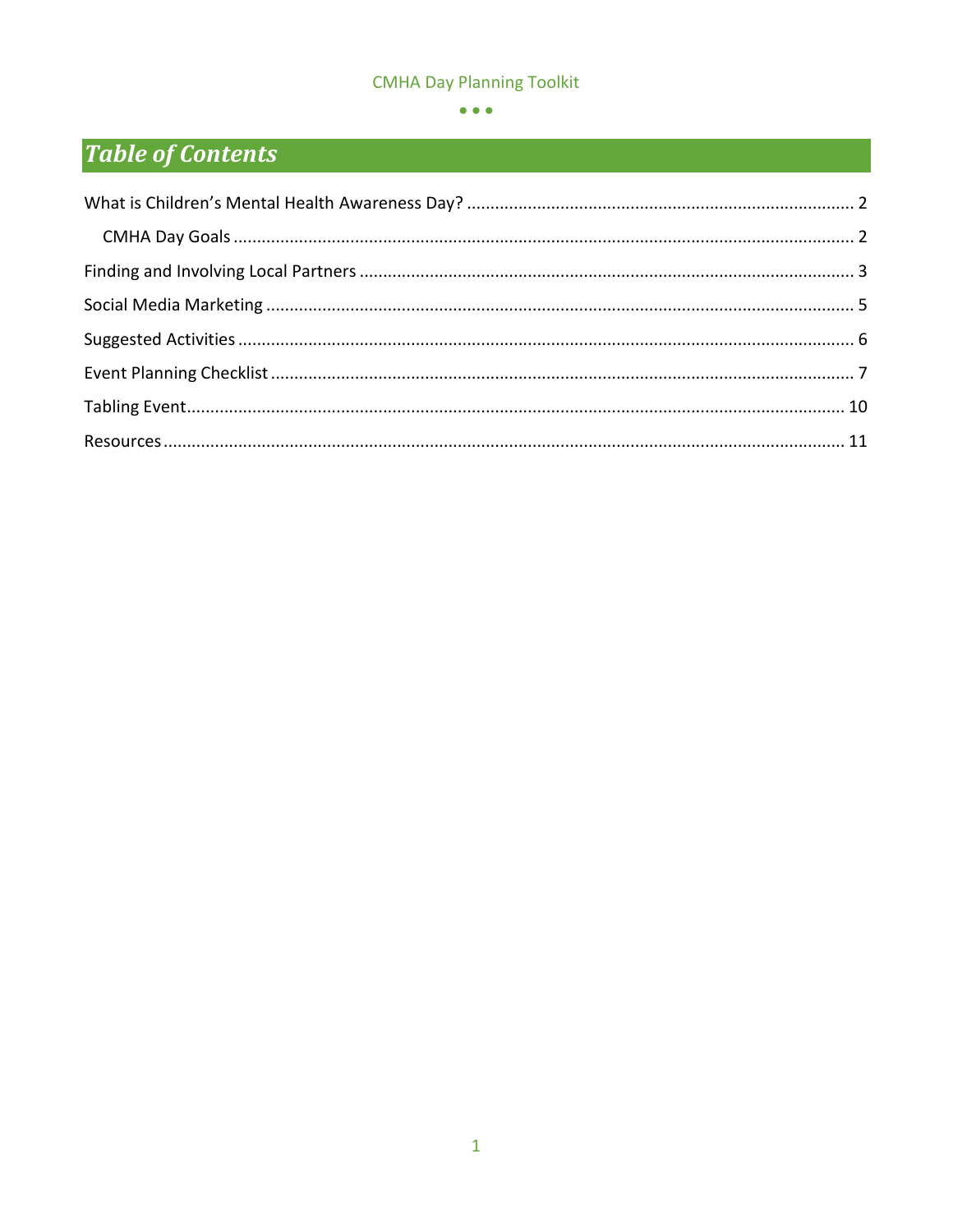## <span id="page-2-0"></span>What is Children's Mental Health Awareness Day?

Awareness Day is a key strategy of the Caring for Every Child's Mental Health Campaign, which is part of the Public Awareness and Support Strategic Initiative by the Substance Abuse and Mental Health Services Administration (SAMHSA), U.S. Department of Health and Human Services. Awareness Day is

scheduled to build on long-standing "May Is Mental Health Month" and "Children's Mental Health Week" traditions of mental health and family organizations. The effort seeks to raise awareness about the importance of children's mental health and that positive mental health is essential to a child's healthy development from birth.

As part of Mental Health Awareness Month, let's join together to bring increased awareness of children's mental health. We all play a role in supporting positive mental health for all children in our community: from families to schools, from child care providers to businesses, all parts of our community can support positive mental health development for our children. We encourage you to use this toolkit to develop activities in May to help Virginia's children. As a collaborative effort, we can reach families, teachers and mental health workers with advice and available resources for children.

#### <span id="page-2-1"></span>**CMHA Day Goals**

- Promote tips for supporting children's positive mental health and helpful links for more information
- Energize your community and show how children with mental health needs thrive in your community
- Demonstrate how children's mental health initiatives promote positive youth development, recovery, and resilience

## Getting the Most out of CMHA Day

The key to making an impact is sharing information on how the public can help your cause. Share information like:

- A website with facts and resources
- Legislation to support or oppose
- Stories from people who have experienced childhood mental health challenges
- Maximize your impact and raise awareness of effective programs for children's mental health needs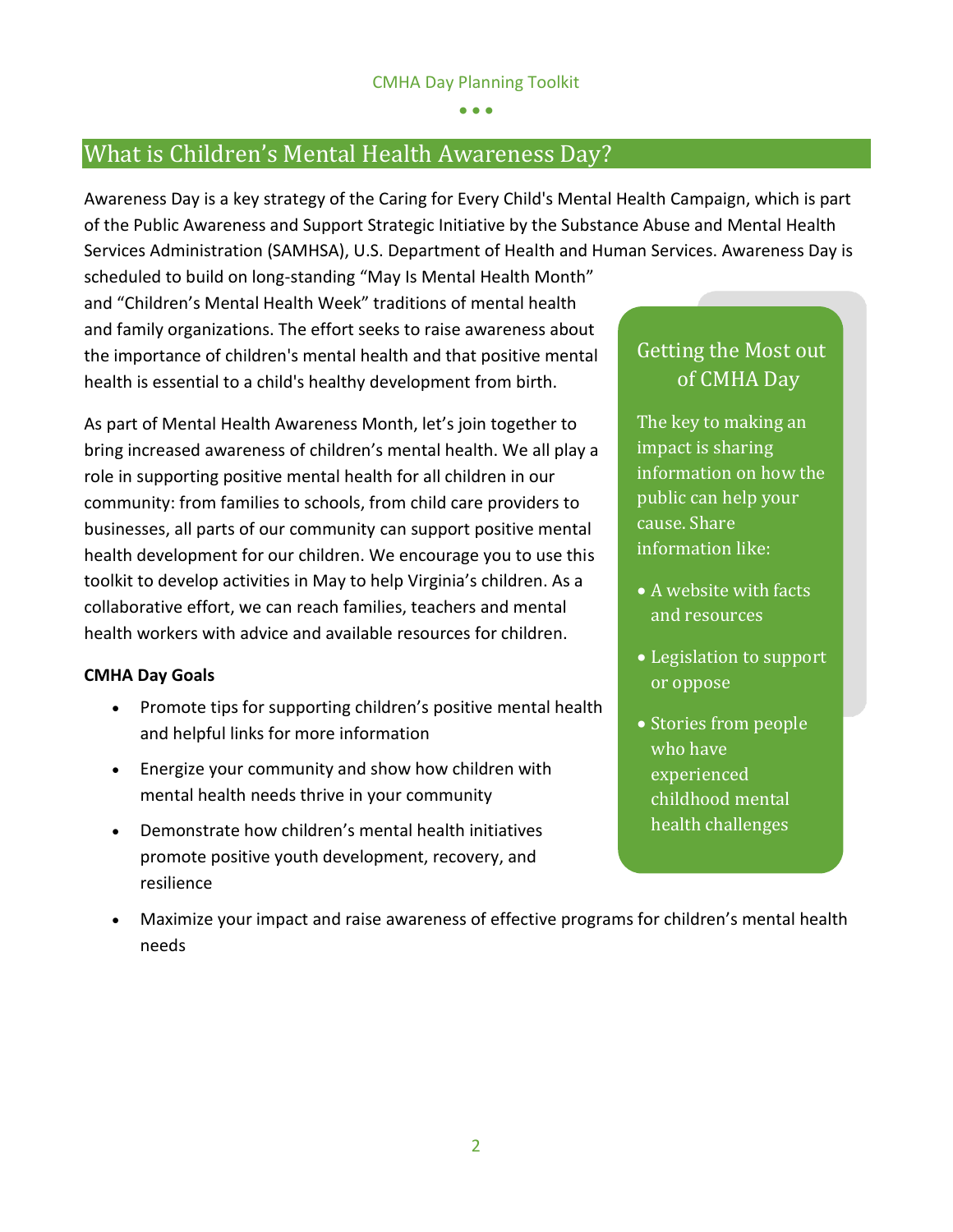## <span id="page-3-0"></span>Finding and Involving Local Partners

Adapted from http://www.samhsa.gov/children/pnb\_involving.asp

Forming and cultivating partnerships among a variety of local and state audiences increases the sustainability of each children's mental health initiative. In fact, one of the strategies of National Children's Mental Health Awareness Day is to involve potential partners in the work and successes of your program. Remember that the name of the game is "partnership." Look for partners that have something to gain from an alliance with your program, as well as the ability to enhance your message. Community recognition, public image, the opportunity to work with you and your other partners, and the idea of contributing to the issue of children's mental health can all be powerful incentives for a likeminded partner.

This simple, systematic approach to partnership-building should yield results:

- 1. **Determine your needs.** Identify what you want from a partnership. It can be as simple as access to a new mailing list for potential invitees. In a broader sense, Awareness Day partnerships can add credibility to your message and attract previously hard-to-reach audiences.
- 2. **Make a list of possible partners.** Likely prospects include schools, governmental organizations, community and neighborhood associations, corporations and corporate foundations, community centers, churches, synagogues, and other faith-based organizations.
- 3. **Choose likely candidates.** Consider:
	- **Connections.** If you have a board member or other strong contact at a company or organization, see if that person would be willing to introduce your program to the group's decision makers.
	- **History.** Has the group been involved with children's or mental health needs or given resources in the past?
	- **Ownership.** Your best corporate prospects are companies with local ownership, local franchises, or national organizations where charitable and/or media decisions are made at local branches or outlets.
	- **Reciprocity.** Determine how the organization can benefit from working with your program.
- 4. **Identify contacts.** Take the time to locate someone who can provide an introduction to the most appropriate contact within the organization. If that is not possible, these tips will help you prepare a more compelling presentation:
	- **Find out who calls the shots.** If you are looking for a governmental partnership, find out which entities, such as legislative committees or subcommittees, focus on children's or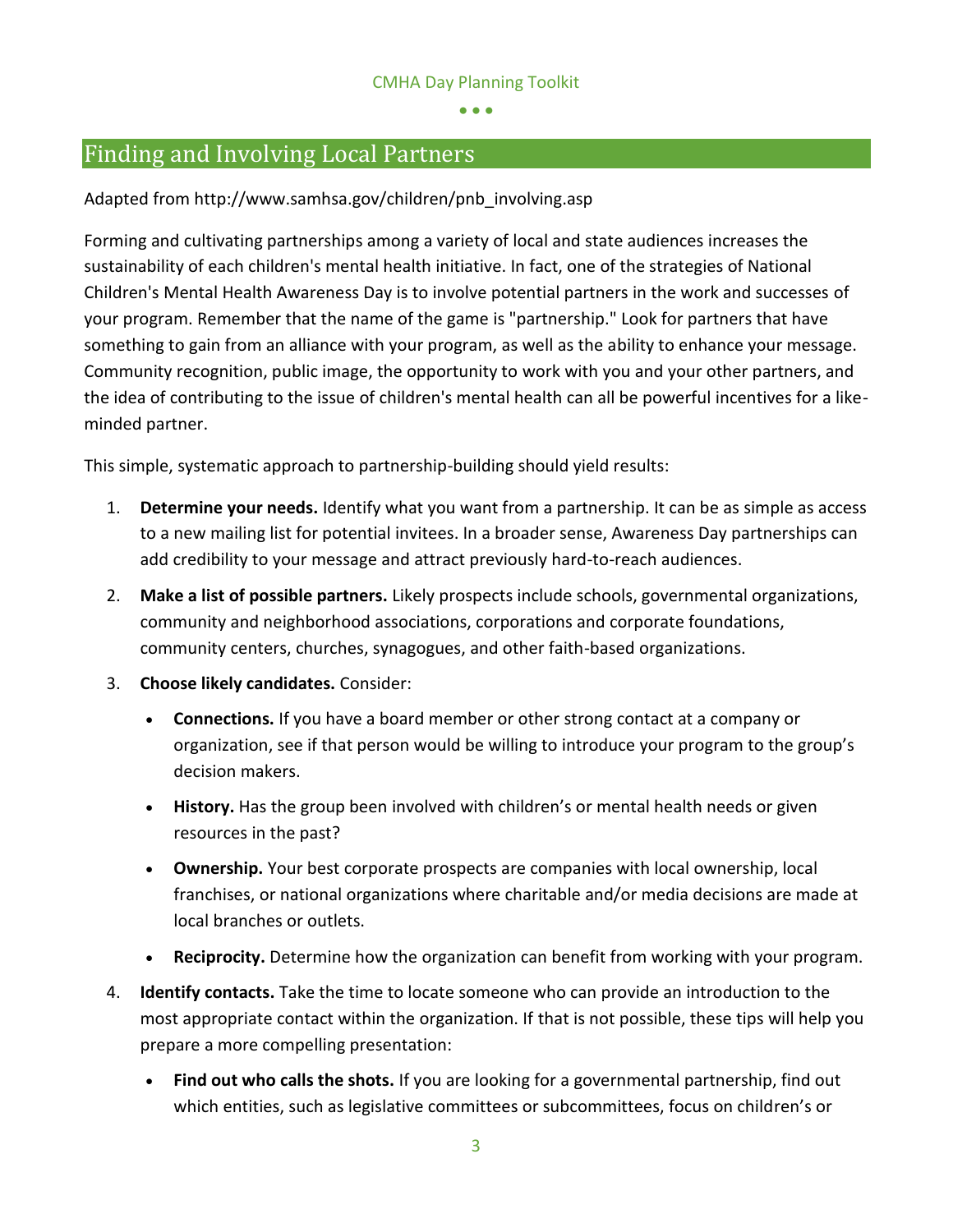mental health needs; then find out who sits on those committees or subcommittees. If you are approaching a specific school, you can approach the school's principal; if you are approaching an entire district, contact members of the board of education. If you are hoping to form a corporate partnership, contact the company's corporate contributions, community relations, or community investment departments. You can usually find this information on corporate websites or by calling the company and asking for the name, title, and address of the person or group in charge of community relations.

- **Choose organizations with similar missions to reach specific audiences.** If your program serves a sizable African American, Hispanic, Tribal, Hmong, or any other ethnic constituency, develop partnerships with organizations in those communities.
- 5. **Make your pitch.** If you do not already have a connection, you should make your first contact in writing. Include the following:
	- A brief statement on the status of children's mental health in your community, the goals of your Awareness Day event, and what it can mean to that organization
	- How the partner will benefit: specifically, what you will provide in terms of recognition, linkages, or other items of value to the potential partner
	- Specific information about your local program
	- Options for how the partner can help, for example, by providing materials or a space for your event.
	- General information about your program, including your nonprofit status
	- Contact information for you and your program
	- When you will call to follow up
- 6. **Follow up.** Give your pitch a week to arrive, and then make the follow-up phone call. Be prepared to send your pitch again, possibly to a different person.
	- Be clear about what you want the partner to do for you
	- Be flexible: Have alternative ideas available for the prospective partner to consider
	- Listen to what the prospective partner wants in return. Decide how your program can create a win-win situation for all
- 7. **Come to an agreement, and put it in writing.** Work with the partner to specify exactly what you can expect from each other and when.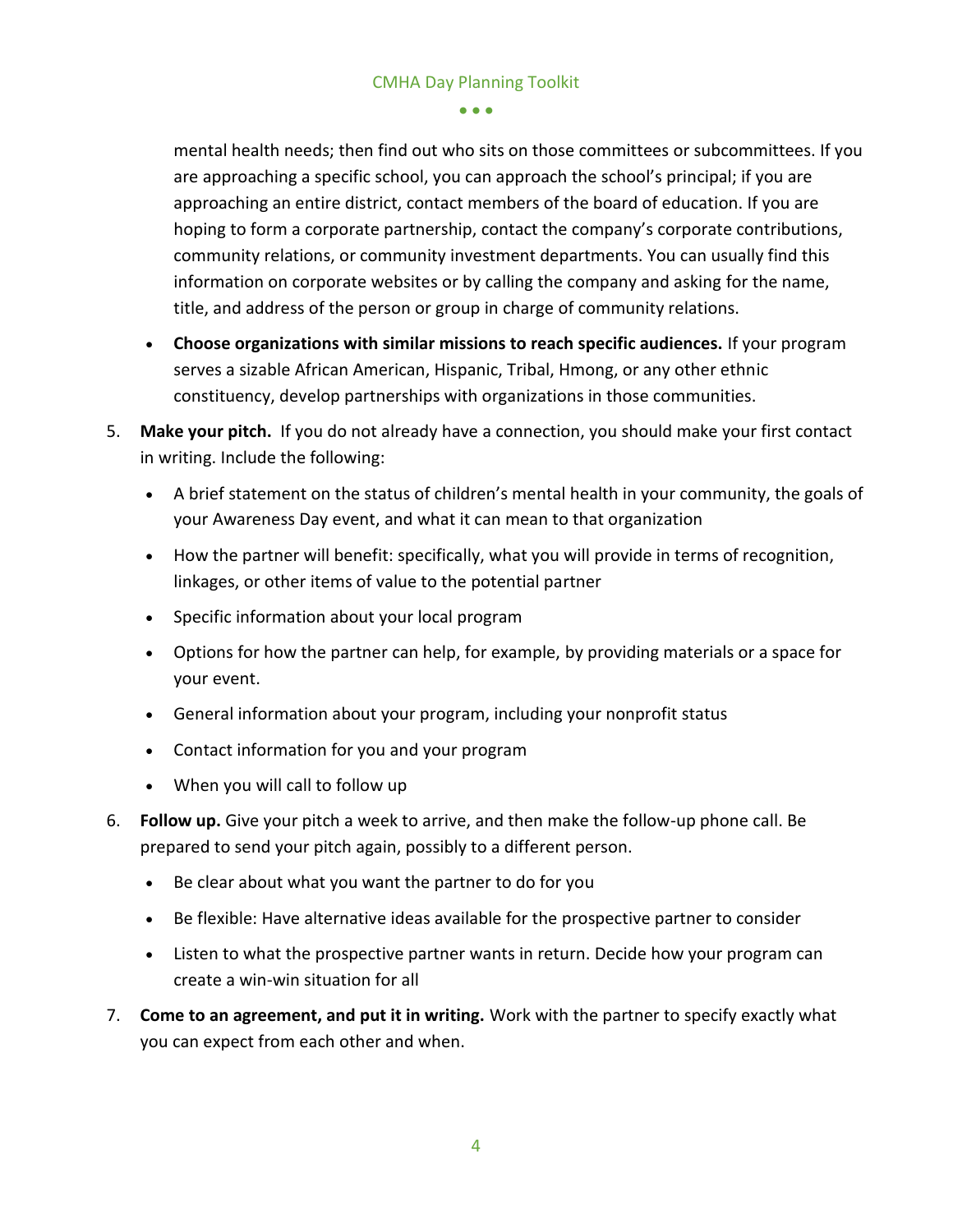8. **Maintain the relationship.** Be sure to send thank-you notes to program partners. Working together will likely increase the partner's interest in your program and increase its commitment to it.

## <span id="page-5-0"></span>Social Media Marketing

Social media is a valuable tool for promoting your Children's Mental Health Awareness Day event. These guidelines are adapted from [https://www.samhsa.gov/children/awareness](https://www.samhsa.gov/children/awareness-day/resources/social-media)[day/resources/social-media.](https://www.samhsa.gov/children/awareness-day/resources/social-media)

Here are a few general best practices for all social media platforms:

#### **Include a call to action** (tell your audience what they can do).

This may be signing up for an event or just clicking a "like" button. Whatever your post is, there should be a suggested action for the user to keep them engaged with your content.

#### **Include a link when appropriate.**

Don't just reference an event, research, etc.—include a link to the relevant web page with more indepth information. Since social media is geared toward bite-sized, short-form content, give your users a brief snapshot of what it is you're showing them, and then direct them to where the information is kept.

#### **Include an image.**

- Social media posts with visuals get 180 percent greater engagement.
- Tweets with images receive 150 percent more retweets.
- Images make up 93 percent of the most engaging posts on Facebook.

## **Include relevant hashtags and handles.**

One of the strengths of using social media to promote your content is that you can leverage relevant audiences to send out your message to a wider group of people. Make sure that when you promote specific campaigns or reference a user, you mention the individual or organization in the post. As events and campaigns often have specific hashtags associated with them, make sure you add those hashtags when applicable; the organizations running those campaigns will be looking for content.

\*For 2019 awareness day activities, use the hashtags #heroesofhope and #handleyourhurt.

#### **Share interesting facts and links for more information.**

Here are some examples for Children's Mental Health Awareness Day:

• 1 in 5 children ages 13-18 have or will have a serious mental illness.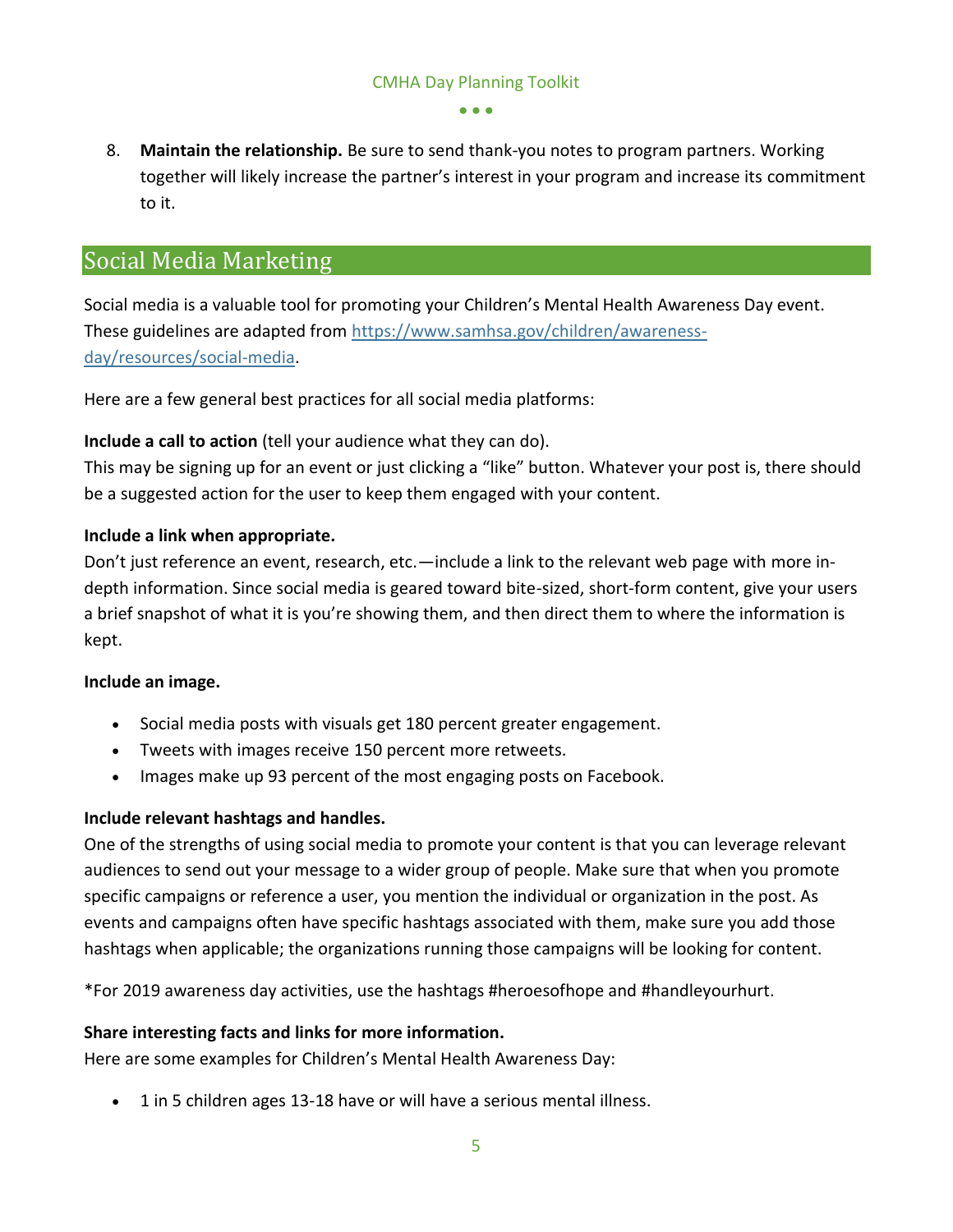$\bullet$   $\bullet$   $\bullet$ 

- 1 in 6 children ages 2-8 have a diagnosed mental, behavioral, or developmental disorder.
- 11% of youth have a mood disorder.
- 10% of youth have a behavior or conduct disorder.
- 8% of youth have an anxiety disorder.
- 50% of all lifetime cases of mental illness begin by age 14 and 75% begin by age 24.
- Suicide is the  $3^{rd}$  leading cause of death in youth ages 10-24.
- 90% of those who died by suicide had an underlying mental illness.
- 70% of youth in state and local juvenile justice systems have a mental illness.

Link to [www.nami.org,](file:///C:/Users/rmf97433/Documents/CMHA%20Day/www.nami.org) [www.nimh.nih.gov,](http://www.nimh.nih.gov/) [www.cdc.gov/childrensmentalhealth,](http://www.cdc.gov/childrensmentalhealth) or other informational sites.

## <span id="page-6-0"></span>Suggested Activities

#### **Community Arts Event**

Engage local schools, youth organizations and daycare centers in creating a community arts event. Invite youth to express their thoughts and feelings through poetry, stories, drawings, skits, music or any way they choose to express themselves. Ask a local business to sponsor your event.

#### **Book Read**

Increase your community's awareness about children's mental health through a community book read. Readers, young and old, can participate through book clubs, schools and libraries. Create a list of books that talk about feelings, emotions, friendships and bullying. Develop discussion questions for each book. Contact local schools, libraries and community groups to encourage their participation during the month of May. Local bookstores might be willing to give discounts for purchase of the books or host the discussions.

#### **Webinar Series**

Hold a series of Webinars on a range of topics of children's mental health to begin a community conversation. Promote the events as free professional development opportunities. Schedule a variety of experts as the presenters and select topics relevant to your locality.

#### **Table Tents or Placemats**

Restaurants can be a perfect partner in a community-wide awareness campaign. Their customers are as diverse as their menus and are located in several neighborhoods of each community. Printed information could include fast facts about children's mental health, local resources and ways to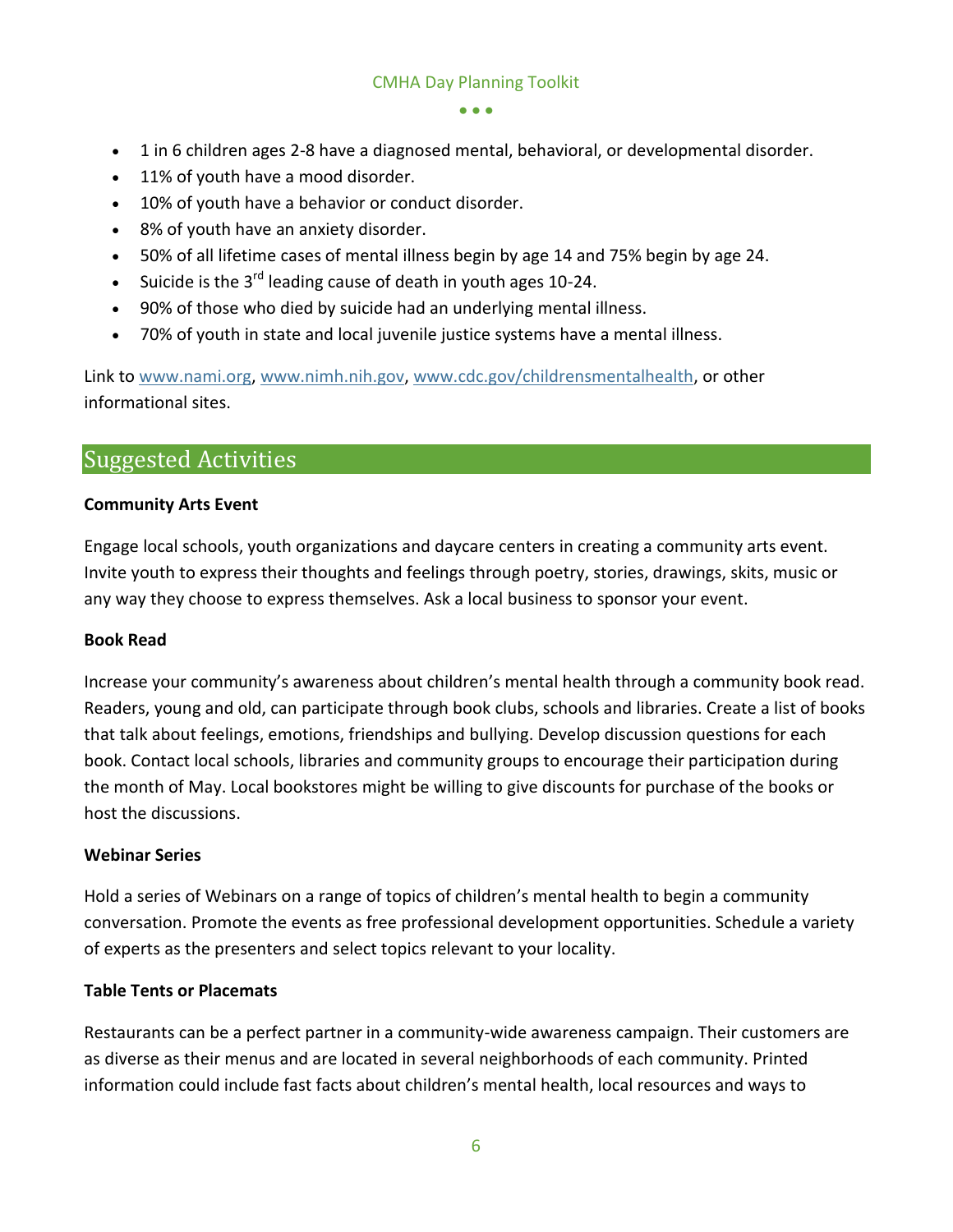$\bullet$   $\bullet$   $\bullet$ 

enhance the social/emotional development of children. Design placemats for local family restaurants. Family activity calendars, resource information and parenting tips could be included.

#### **Author Event**

Invite an author of an adult or youth book about children's mental health to speak at a special event or participate in local book signing. Seek out local authors to help find connections to other authors. Partner with a local hospital or library to find an ideal location for your event.

#### **Speaker's Panel**

Organize a speaker's panel of local experts to speak on children's mental health. Include local parents who've found treatment for their children who can share their stories and advice. Distribute pamphlets with tips and resources for parents.

#### **Family Event**

Hold a walk-a-thon or bowl-a-thon and urge families to participate. Invite social workers, CASA volunteers and local leaders to join the event. Challenge businesses to sponsor a team to participate.

#### **Kids Awareness Day**

Organize a kid's day at the zoo, museum or park to recognize Mental Health Month and highlight children's mental health. Plan a "hands across the community" parade during the day. Ask local celebrities to lead the parade to show their support for the cause.

## <span id="page-7-0"></span>Event Planning Checklist

This step-by-step checklist from<https://www.samhsa.gov/children/awareness-day/resources/checklist> will help you plan your Awareness Day events.

Planning an event can be stressful, but it can also be a lot of fun. Being prepared and organized is key to a successful National Children's Mental Health Awareness Day event. This checklist outlines some general planning steps from now until Awareness Day arrives.

#### **Planning (Phase One)**

- Determine the type, size, and atmosphere of the event.
- Select location and plan logistics (room setup, food, audiovisual equipment, accessibility for the physically challenged, etc.).
- Finalize the budget and timeline.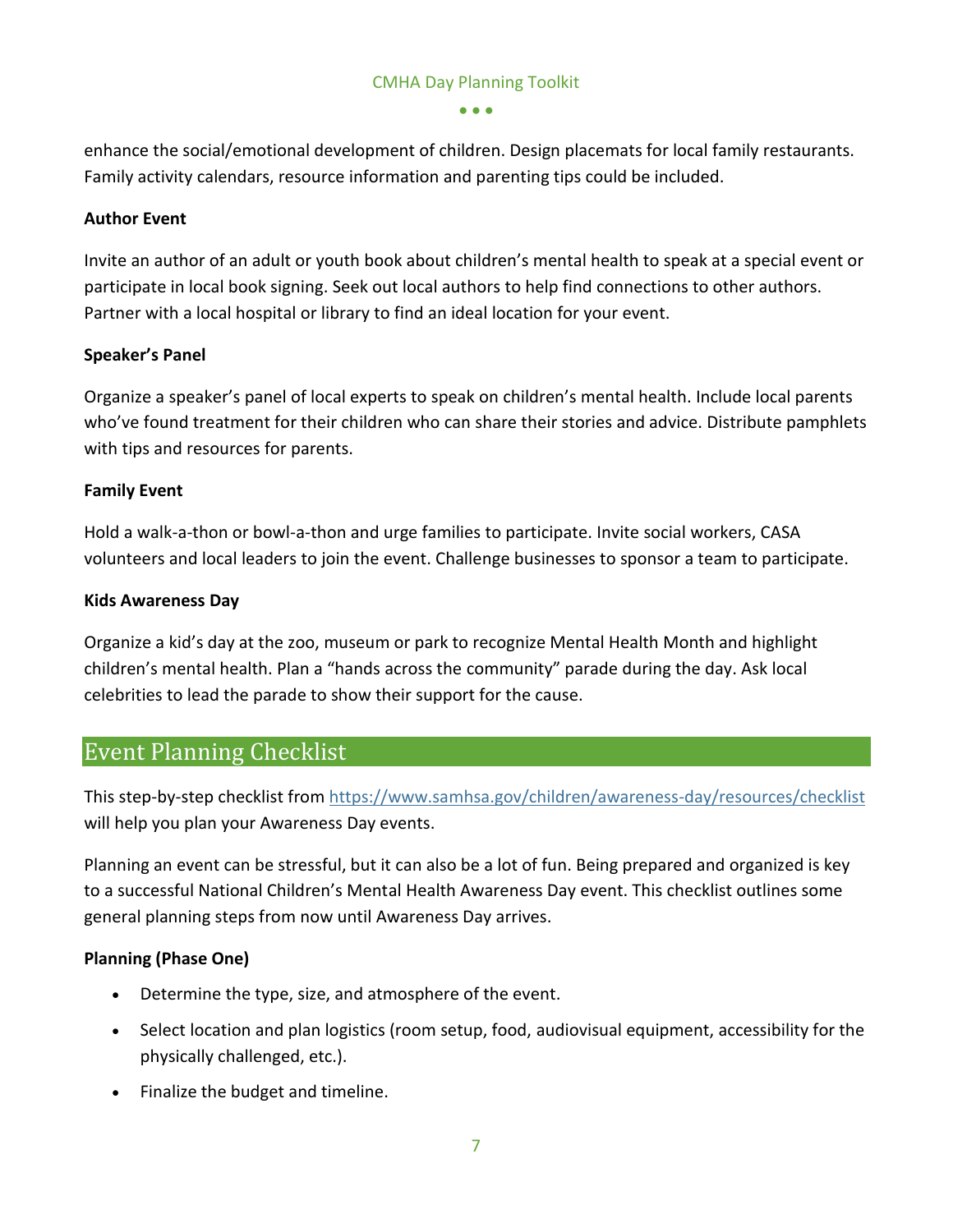$\bullet$   $\bullet$   $\bullet$ 

- Begin setting the agenda.
- Fill out the DBHDS [event pledge form.](https://www.surveymonkey.com/r/3LZBCYC)
- Send out a "Save the Date" notice via mail or email.
- Identify and invite speakers.
- Begin developing your materials.
- Determine what materials and services you will need from outside vendors. Do not forget food and beverages; room setup, including tables and chairs; signs and banners; decorations, including flowers; entertainment; and attendee giveaways.
- Research the names and addresses of individuals and organizations you would like to invite.
- Recruit and secure sponsors, if necessary.
- Set up your record-keeping process and create an event binder.
- Determine meal and food service needs.

#### **Planning (Phase Two)**

- Call potential speakers to seek confirmations.
- Touch base with sponsors to update them on your progress.
- Choose a caterer.
- Determine your catering selections.
- Provide your caterers with a head count by the deadline.
- Determine transportation access.
- Determine medical or mobility needs.
- Arrange for a central office space during the event.
- Finalize and print materials (except for the agenda and participant list, which should be printed the week before the event).
- Decide whether you will invite the media.
- Distribute invitations.
- Determine audiovisual needs and make arrangements with the event venue.

#### **Development**

*Three Weeks Out*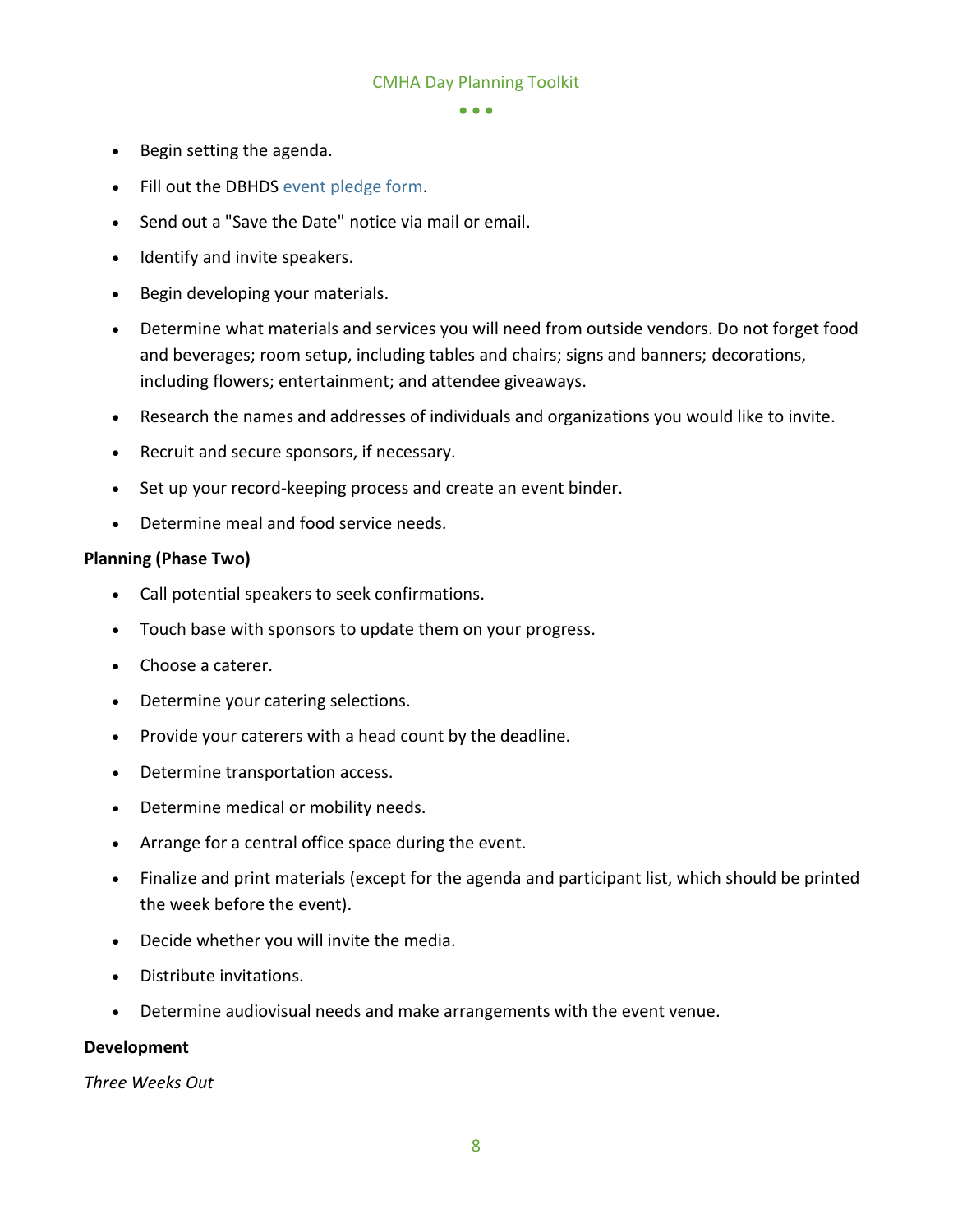- If you are seeking media coverage, draft a media advisory.
- Contact speakers to discuss their presentations and see if they need additional information or support.
- Compile a list of media outlets that may be interested in covering your event.

#### *Two Weeks Out*

- Send out your media advisory.
- Start calling reporters to interest them in the event.
- Make a list of materials to be taken to the location and begin packaging them.
- Make staff assignments (including registration staff, note taker, audiovisual coordinator, and speaker greeter) and explain duties to all staff members.

#### *One Week Out*

- Finalize the agenda and have it printed.
- Verify details with venue, confirm audiovisual needs, and send venue your room layout and any special instructions.
- Conduct a site walk-through.
- Continue calling reporters to encourage attendance.
- Touch base with speakers to make sure that they have the correct date and location of the event, as well as the time they are expected to speak. Give speakers the name of a contact person who will greet them upon arrival.
- Assemble materials for distribution to participants; send them to the venue.
- Print name tags, if applicable.
- Draft a press release describing the event for release on Awareness Day.

#### **Implementation**

#### *The Day Before*

- Make sure that all materials arrived at the venue.
- Double check your packing list. Ensure that you have everything you need to set up your event.
- Pack an "emergency kit" with any miscellaneous materials you may need (tape, scissors, stapler, pens, pencils, paper, phone numbers of speakers, etc.).

#### *Awareness Day*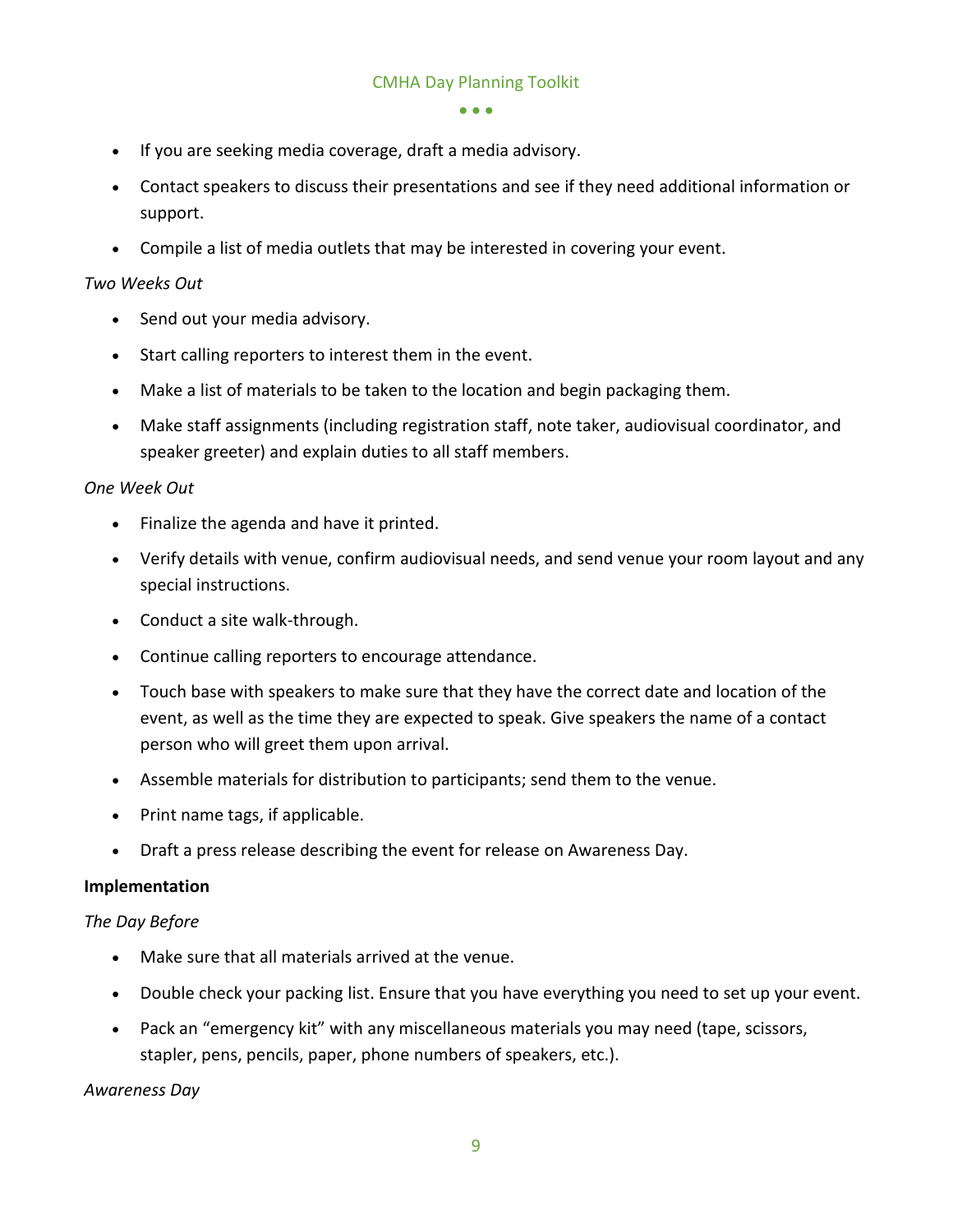- Arrive early and check that the location is set up correctly and that audiovisual materials are available as requested. Check all microphones, projectors, audio equipment, and computer connections.
- Check the registration area. Make sure name tags and supplies are plentiful. Plan to have staff members at registration approximately an hour before the start of the event.
- Make sure staff are in correct locations and that all areas are covered for the entire event.
- Allow time for run-throughs if requested by your speakers or needed by entertainers.
- Make sure that signs directing people to the event are posted.
- Distribute the news release.

#### **After the Event**

- Take time to celebrate your success with and thank your partners.
- Conduct a wrap-up meeting with the planning committee.
- Prepare written summary and evaluation of event.
- Complete event binders and records.
- Review invoices and send payment.
- Contact organizations that attended the event to discuss collaboration for next year's Awareness Day and other activities throughout the year.
- Send thank-you cards and notes of appreciation to committee members, volunteers, presenters, sponsors, staff members, and others involved with the event.

## <span id="page-10-0"></span>Tabling Event

**Who?** Any CSB, mental health organization, or children's advocacy group!

**What?** Organizations that choose to host this event will set up a table in a public place to share information and resources and encourage conversation. DBHDS central office will provide infographic booklets, green ribbons, and stickers for those hosting tables to offer. Organizations should provide additional resources based on demographics and services available.

**Where?** Set up your table somewhere with a lot of foot traffic, like a mall or grocery store. This event is meant to reach people who may not regularly come into contact with a community services board or other mental health organization. The CSB or organization offices are not a good place for this activity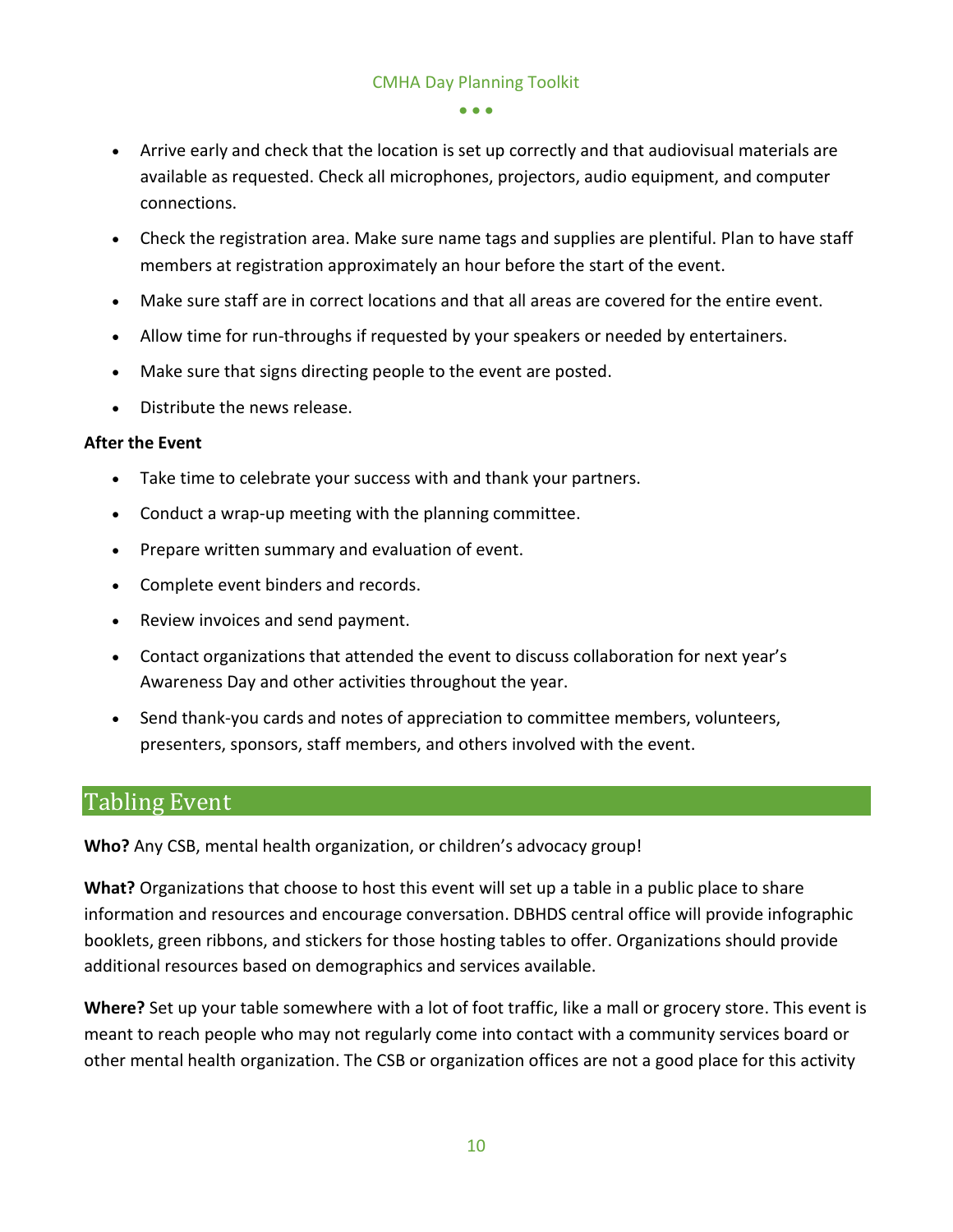because most people who visit those locations already have some understanding of the resources available.

**Why?** While it would be great if everyone stopped to talk, tabling has the added advantage of being accessible to those who are "just passing by" or who are in a rush. They can grab a brochure, continue on their way, and learn about children's mental health when they have time to read the materials.

**How?** Brainstorm about the best location for your table. Pick somewhere with the most people who may not know about available children's mental health services. Meet with the person in charge of that location to discuss the logistics of setting up a table in their business. Once you are sure of where you will be hosting the event, fill out the [event pledge form](https://www.surveymonkey.com/r/3LZBCYC) on the DBHDS website. Central office will send ribbons, infographic booklets, and stickers for your table. You will be responsible for providing a resource sheet with all of the resources available in your area.

*Remember that this is not a marketing opportunity for one CSB or organization. Information and resources offered should include all organizations active in your area.* 

Feel free to make modifications to this event as you see fit—offer coffee to encourage people to stop and chat, host the event in a school and offer materials targeted to students, or add the table to another event as an "information station." Consider putting up a "kids table" near the main table where kids can learn while their adults talk to the table hosts.

## <span id="page-11-0"></span>Resources

The following are attached at the end of this document:

- 1. Chart of resources available to print, order, or purchase. These resources come from national organizations and cover various mental health topics, focusing on youth.
- 2. Template for a resource sheet. This sheet contains information on national resources with areas to fill in your local information.
- 3. Press release template. If you wish to publicize your event in the media, use this template for your release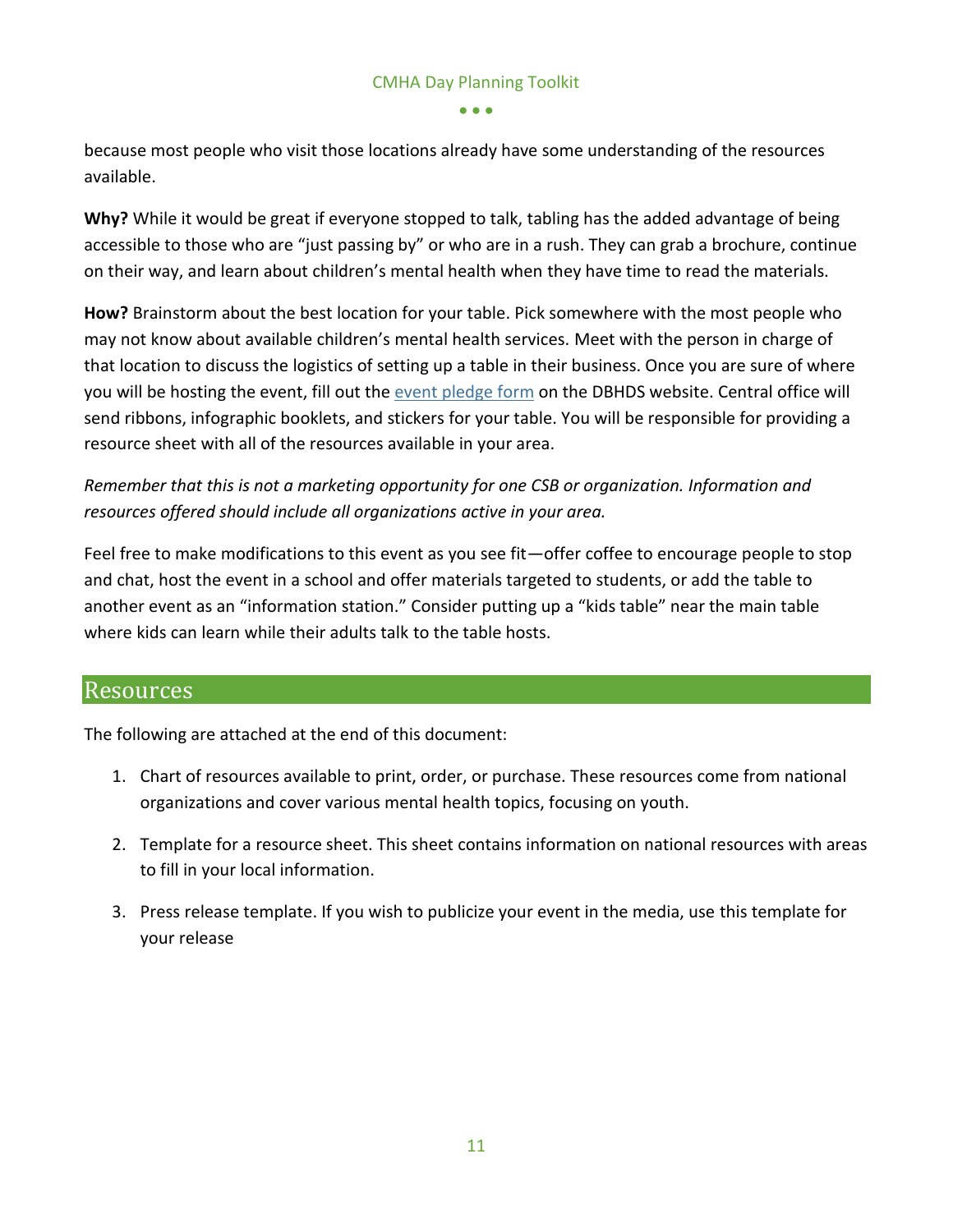#### $\bullet$   $\bullet$   $\bullet$

| <b>CHILDREN'S MENTAL HEALTH AWARENESS MATERIALS</b>                              |                                                                                                                                  |                                                                                                                                                                                                                                                                                           |  |
|----------------------------------------------------------------------------------|----------------------------------------------------------------------------------------------------------------------------------|-------------------------------------------------------------------------------------------------------------------------------------------------------------------------------------------------------------------------------------------------------------------------------------------|--|
| <b>Free Download</b><br>(PDF)                                                    |                                                                                                                                  |                                                                                                                                                                                                                                                                                           |  |
| Preventing Suicide: A<br><b>Toolkit for High</b><br>Schools (SAMHSA)             | https://store.samhsa.gov/product/Preventing-Suicide-A-Toolkit-for-High-<br>Schools/SMA12-4669                                    | Assists high schools and school districts in designing<br>and implementing strategies to prevent suicide and<br>promote behavioral health. Includes tools to<br>implement a multifaceted suicide prevention program<br>that responds to the needs and cultures of students.<br>230 pages. |  |
| Understanding<br><b>Anxiety Disorders for</b><br><b>Young Adults</b><br>(SAMHSA) | https://store.samhsa.gov/product/Understanding-Anxiety-Disorders-<br>Young-Adult-/sma16-5010                                     | Offers young adults information on living with anxiety<br>disorder. Discusses causes of anxiety disorder, and<br>approaches to treatment. 2 pages.                                                                                                                                        |  |
| Understanding<br><b>Anxiety Disorders for</b><br>Caregivers (SAMHSA)             | https://store.samhsa.gov/product/Understanding-Anxiety-Disorders-<br>Caregiver-Get-the-Facts/sma16-5009                          | Provides an overview of anxiety disorders among<br>youth and young adults. It offers guidance on how to<br>provide support, and recommendations for treatment.<br>2 pages.                                                                                                                |  |
| <b>Understanding ADHD</b><br>for Young Adults<br>(SAMHSA)                        | https://store.samhsa.gov/product/Understanding-Attention-Deficit-<br>Hyperactivity-Disorder-Young-Adult-Get-the-Facts/sma16-5012 | Offers young adults information on living with ADHD. It<br>discusses causes of ADHD, and approaches to<br>treatment. 2 pages.                                                                                                                                                             |  |
| <b>Understanding ADHD</b><br>for Caregivers<br>(SAMHSA)                          | https://store.samhsa.gov/product/Understanding-Attention-Deficit-<br>Hyperactivity-Disorder-Caregiver-/SMA16-5011                | Provides an overview of ADHD among youth and young<br>adults. It offers guidance on how to provide support,<br>and recommendations for treatment. 2 pages.                                                                                                                                |  |
| Understanding<br>Depression for Young<br>Adults (SAMHSA)                         | https://store.samhsa.gov/product/understanding-depression-young-<br>adults/sma16-5004                                            | Offers young adults information on living with<br>depression. It discusses causes of depression, and<br>approaches to treatment. 2 pages.                                                                                                                                                 |  |
| Understanding<br>Depression for<br>Caregivers (SAMHSA)                           | https://store.samhsa.gov/product/understanding-depression-<br>caregiver/sma16-5003                                               | Provides an overview of depression among youth and<br>young adults. It offers guidance on how to provide<br>support, and recommendations for treatment. 2 pages.                                                                                                                          |  |
| Youth Engagement<br>Guidance (SAMHSA)                                            | https://store.samhsa.gov/product/The-Substance-Abuse-and-Mental-<br>Health-Services-Administration-s-SAMHSA-Youth-Engagement-    | Guidance on how to engage youth during government-<br>sponsored events and meetings. Includes resources to                                                                                                                                                                                |  |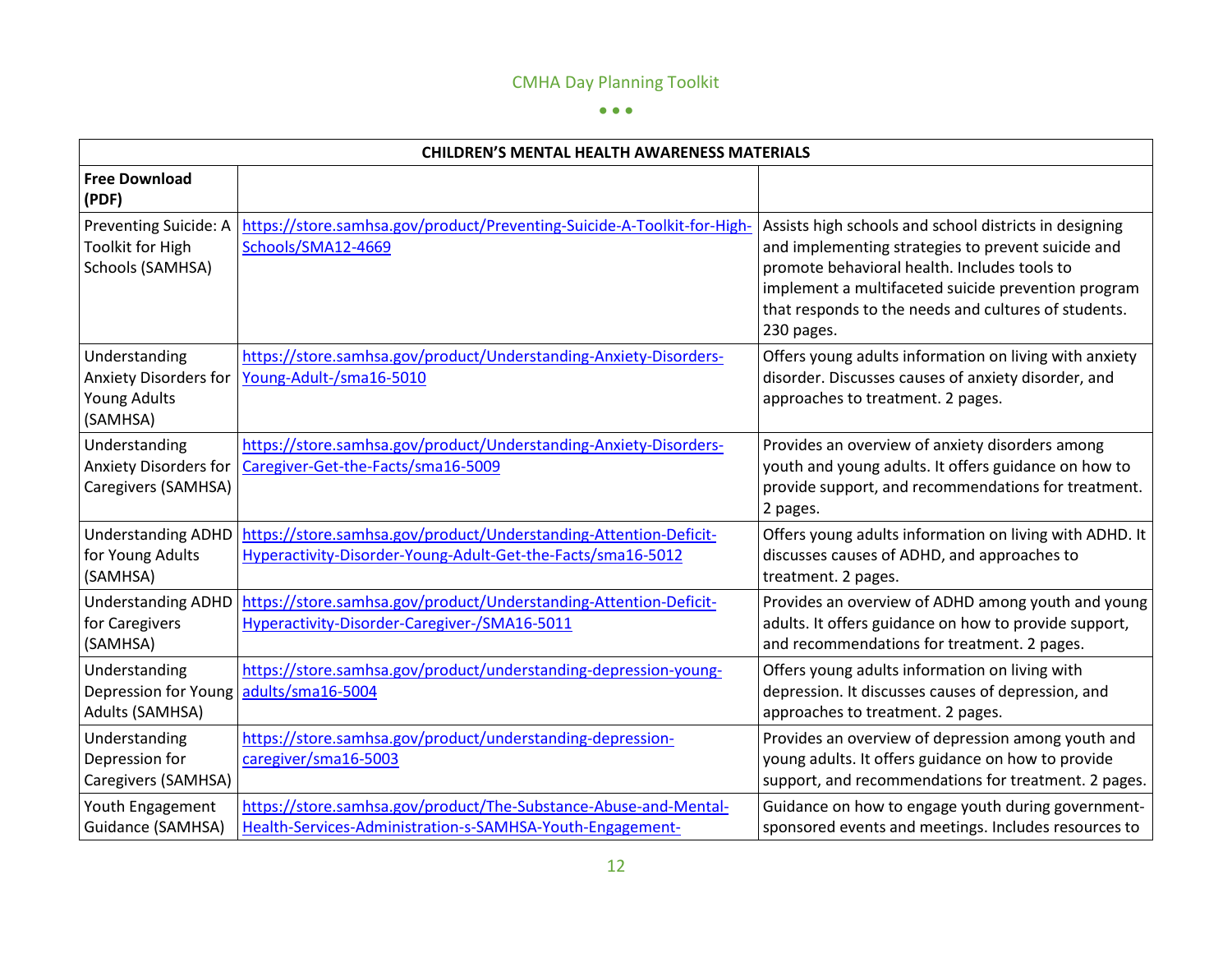$\bullet$   $\bullet$   $\bullet$ 

|                                                                      | Guidance/SMA16-4985                                                                                                        | support youth services, youth development, youth<br>leadership, civic engagement, and youth organizing. 52<br>pages.                                                                                                                                                             |
|----------------------------------------------------------------------|----------------------------------------------------------------------------------------------------------------------------|----------------------------------------------------------------------------------------------------------------------------------------------------------------------------------------------------------------------------------------------------------------------------------|
| Talk. They Hear You.<br>Partner Toolkit<br>(SAMHSA)                  | https://store.samhsa.gov/product/Talk-They-Hear-You-Partner-<br>Toolkit/SMA13-4755PARTNERKIT                               | Provides parents of children ages 9 to 15 with the tools<br>and information they need to start talking with their<br>children early about the dangers of alcohol. Includes a<br>suite of materials that helps reinforce the underage<br>drinking prevention campaign's messages. |
| <b>Understanding Child</b><br>Trauma (SAMHSA)                        | https://store.samhsa.gov/product/Understanding-Child-Trauma/SMA15-<br>4923                                                 | This brochure teaches parents and caregivers about<br>the types of traumatic stress among youth. It explains<br>the impact of traumatic events on physical and<br>psychological health, and includes a list of resources to<br>assist with recovery. 3 pages.                    |
| <b>Understanding Child</b><br>Trauma-Spanish<br>(SAMHSA)             | https://store.samhsa.gov/product/Understanding-Child-Trauma-Spanish-<br>Version-/sma17-4923                                | Spanish version of above. 3 pages.                                                                                                                                                                                                                                               |
| Is This Just a Stage?<br><b>Children and Mental</b><br>Health (NIMH) | https://infocenter.nimh.nih.gov/nimh/product/Children-and-Mental-<br>Health-Is-This-Just-a-Stage-/NIH%2018-4702            | Brochure on children's mental health includes when to<br>seek help, steps for parents, evaluation, treatment,<br>choosing a mental health professional, working with<br>school, resources, and clinical trials.                                                                  |
| The Teenage Brain: 6<br>Things to Know<br>(NIMH)                     | https://infocenter.nimh.nih.gov/nimh/product/The-Teen-Brain-6-Things-<br>to-Know/OM%2016-4307                              | A fact sheet outlining how a teenager's brain grows,<br>matures, and adapts to the world. This fact sheet also<br>briefly covers the teen brain's resiliency, onset of some<br>mental illnesses, and sleep patterns in teens. 2 pages.                                           |
| The Teenage Brain: 6<br>Things to Know-<br>Spanish (NIMH)            | https://infocenter.nimh.nih.gov/nimh/product/El-cerebro-de-los-<br>adolescentes-6-cosas-que-usted-debe-saber/SOM%2016-4307 | Spanish version of above. 2 pages.                                                                                                                                                                                                                                               |
| Teen Depression-<br>Spanish (NIMH)                                   | https://infocenter.nimh.nih.gov/nimh/product/La-depresi-n-en-la-<br>adolescencia/SOM%2018-4302                             | Spanish language flier for teens who may be depressed<br>includes signs and symptoms, ways to feel better,<br>asking for help, effect on relationships, and being good<br>to yourself. 12 pages.                                                                                 |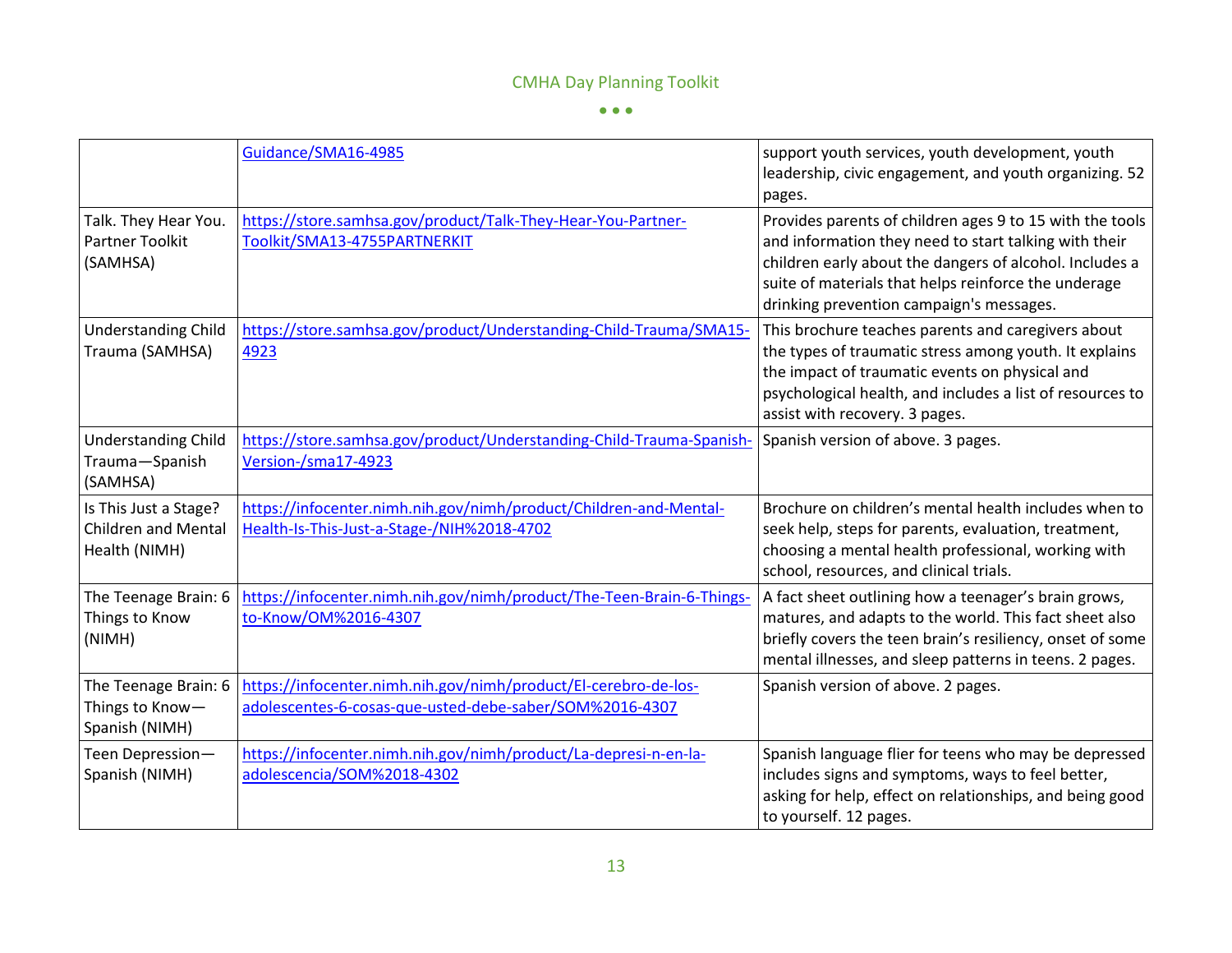$\bullet$   $\bullet$   $\bullet$ 

| <b>Free to Order</b><br>(Hardcopy)                               |                                                                                                     |                                                                                                                                                                                             |
|------------------------------------------------------------------|-----------------------------------------------------------------------------------------------------|---------------------------------------------------------------------------------------------------------------------------------------------------------------------------------------------|
| <b>Depression Basics</b><br>(NIMH)                               | https://infocenter.nimh.nih.gov/nimh/product/Depression-<br>Basics/TR%2016-3561                     | Discusses what depression is, types of depression,<br>causes, signs and symptoms, how it affects different<br>people, treatment, and how to get help. Brochure.                             |
| <b>Eating Disorders:</b><br>About More than<br>Food (NIMH)       | https://infocenter.nimh.nih.gov/nimh/product/Eating-Disorders-About-<br>More-Than-Food/TR%2017-4901 | Discusses types of eating disorders including anorexia<br>nervosa, bulimia nervosa, and binge-eating disorder as<br>well as how they are treated and what NIMH is doing.<br>Brochure.       |
| <b>Teen Depression</b><br>(NIMH)                                 | https://infocenter.nimh.nih.gov/nimh/product/Teen-<br>Depression/OM%2018-4302                       | Flier for teens who may be depressed includes signs<br>and symptoms, ways to feel better, asking for help,<br>effect on relationships, and being good to yourself. 12<br>pages.             |
| <b>NIMH Answers</b><br><b>Questions About</b><br>Suicide (NIMH)  | https://infocenter.nimh.nih.gov/nimh/product/NIMH-Answers-<br>Questions-About-Suicide/OM%2016-4308  | Focuses on suicide and suicidal thoughts/behaviors in<br>young people including risk factors, warning signs,<br>resources, social media, reporting on suicide, and<br>prevention. Brochure. |
| Paid (Hardcopy)                                                  |                                                                                                     |                                                                                                                                                                                             |
| Various, Mental<br><b>Health America</b>                         | https://squareup.com/store/mental-health-america/                                                   | Includes bracelets, pins, shirts, and more, plus<br>publications.                                                                                                                           |
| Various, American<br>Foundation for<br><b>Preventing Suicide</b> | https://stores.kotisdesign.com/afspexternal/resources                                               | Various publications.                                                                                                                                                                       |